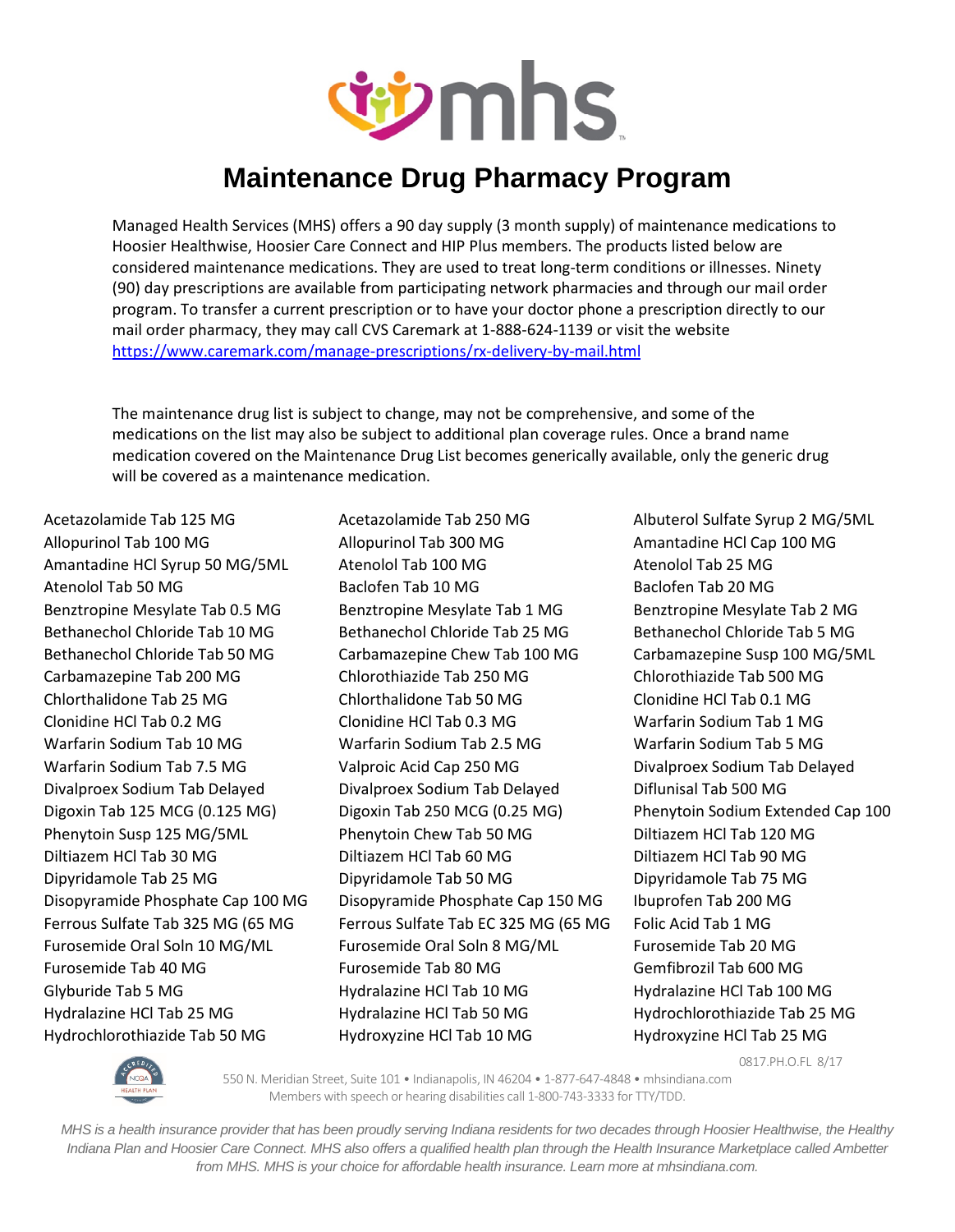

Hydroxyzine HCl Tab 50 MG Hydroxyzine Pamoate Cap 50 MG Ibuprofen Tab 400 MG Ibuprofen Tab 600 MG Ibuprofen Tab 800 MG Indapamide Tab 2.5 MG Indomethacin Cap 25 MG Indomethacin Cap 50 MG Isoniazid Syrup 50 MG/5ML Isoniazid Tab 100 MG Isoniazid Tab 300 MG Isosorbide Dinitrate Tab 10 MG Isosorbide Dinitrate Tab 20 MG Isosorbide Dinitrate Tab 30 MG Isosorbide Dinitrate Tab 5 MG Potassium Chloride Tab CR 10 mEq Potassium Chloride Tab CR 8 mEq Levothyroxine Sodium Tab 0.125 MG Levothyroxine Sodium Tab 0.025 MG Levothyroxine Sodium Tab 0.05 MG Levothyroxine Sodium Tab 0.075 MG Levothyroxine Sodium Tab 0.1 MG Levothyroxine Sodium Tab 0.15 MG Levothyroxine Sodium Tab 0.2 MG Levothyroxine Sodium Tab 0.3 MG Liothyronine Sodium Tab 25 MCG Liothyronine Sodium Tab 50 MCG Lisinopril Tab 20 MG Medroxyprogesterone Acetate Tab 10 Medroxyprogesterone Acetate Tab 2.5 Medroxyprogesterone Acetate Tab 5 Methyldopa Tab 250 MG Methyldopa Tab 500 MG Metoprolol Tartrate Tab 100 MG Metoprolol Tartrate Tab 50 MG Nitroglycerin TD Patch 24HR 0.1 Nitroglycerin TD Patch 24HR 0.2 Nitroglycerin TD Patch 24HR 0.4 Nitroglycerin TD Patch 24HR 0.6 Minoxidil Tab 10 MG **Minoxidil Tab 2.5 MG** Nadolol Tab 20 MG Nadolol Tab 40 MG Nadolol Tab 80 MG Naproxen Tab 250 MG Naproxen Tab 375 MG Naproxen Tab 500 MG Naproxen Sodium Tab 275 MG Naproxen Sodium Tab 550 MG Niacin (Antihyperlipidemic) Tab 500 Nifedipine Cap 10 MG Nifedipine Cap 20 MG **Nitroglycerin Cap CR 2.5 MG** Nitroglycerin Cap CR 6.5 MG Nitroglycerin Cap CR 9 MG Nitroglycerin SL Tab 0.3 MG Nitroglycerin SL Tab 0.4 MG Nitroglycerin SL Tab 0.6 MG Oxybutynin Chloride Tab 5 MG Pindolol Tab 10 MG Pindolol Tab 5 MG Piroxicam Cap 10 MG Piroxicam Cap 20 MG Potassium Chloride Oral Soln 10% (20 Prazosin HCl Cap 1 MG Prazosin HCl Cap 2 MG Prazosin HCl Cap 5 MG Primidone Tab 250 MG Propranolol HCl Oral Soln 20 MG/5ML Propranolol HCl Oral Soln 40 MG/5ML Propranolol HCl Tab 10 MG Propranolol HCl Tab 20 MG Propranolol HCl Tab 40 MG Propranolol HCl Tab 60 MG Propranolol HCl Tab 80 MG Propylthiouracil Tab 50 MG Spironolactone Tab 25 MG Spironolactone & Hydrochlorothiazide Sulfasalazine Tab 500 MG Sulfasalazine Tab Delayed Release 500 Sulindac Tab 150 MG Sulindac Tab 200 MG Levothyroxine Sodium Tab 0.088 MG Levothyroxine Sodium Tab 0.112 MG Levothyroxine Sodium Tab 0.175 MG Tamoxifen Citrate Tab 10 MG (Base Theophylline Tab SR 12HR 100 MG Theophylline Tab SR 12HR 200 MG Theophylline Tab SR 12HR 300 MG Theophylline Soln 80 MG/15ML Timolol Maleate Tab 10 MG Timolol Maleate Tab 20 MG Timolol Maleate Tab 5 MG Trazodone HCl Tab 100 MG Trazodone HCl Tab 150 MG Trazodone HCl Tab 50 MG Triamterene & Hydrochlorothiazide Tab Triamterene & Hydrochlorothiazide Tab Trihexyphenidyl HCl Elixir 0.4 MG/ML Trihexyphenidyl HCl Tab 2 MG Trihexyphenidyl HCl Tab 5 MG Verapamil HCl Tab 120 MG Verapamil HCl Tab 40 MG Verapamil HCl Tab 80 MG Warfarin Sodium Tab 2 MG Ethosuximide Cap 250 MG  $\overline{a}$  Acebutolol HCl Cap 200 MG  $\overline{a}$  Acebutolol HCl Cap 400 MG Amiodarone HCl Tab 200 MG Amlodipine Besylate Tab 10 MG (Base Amlodipine Besylate Tab 2.5 MG (Base

0817.PH.O.FL 8/17



550 N. Meridian Street, Suite 101 • Indianapolis, IN 46204 • 1-877-647-4848 • mhsindiana.com Members with speech or hearing disabilities call 1-800-743-3333 for TTY/TDD.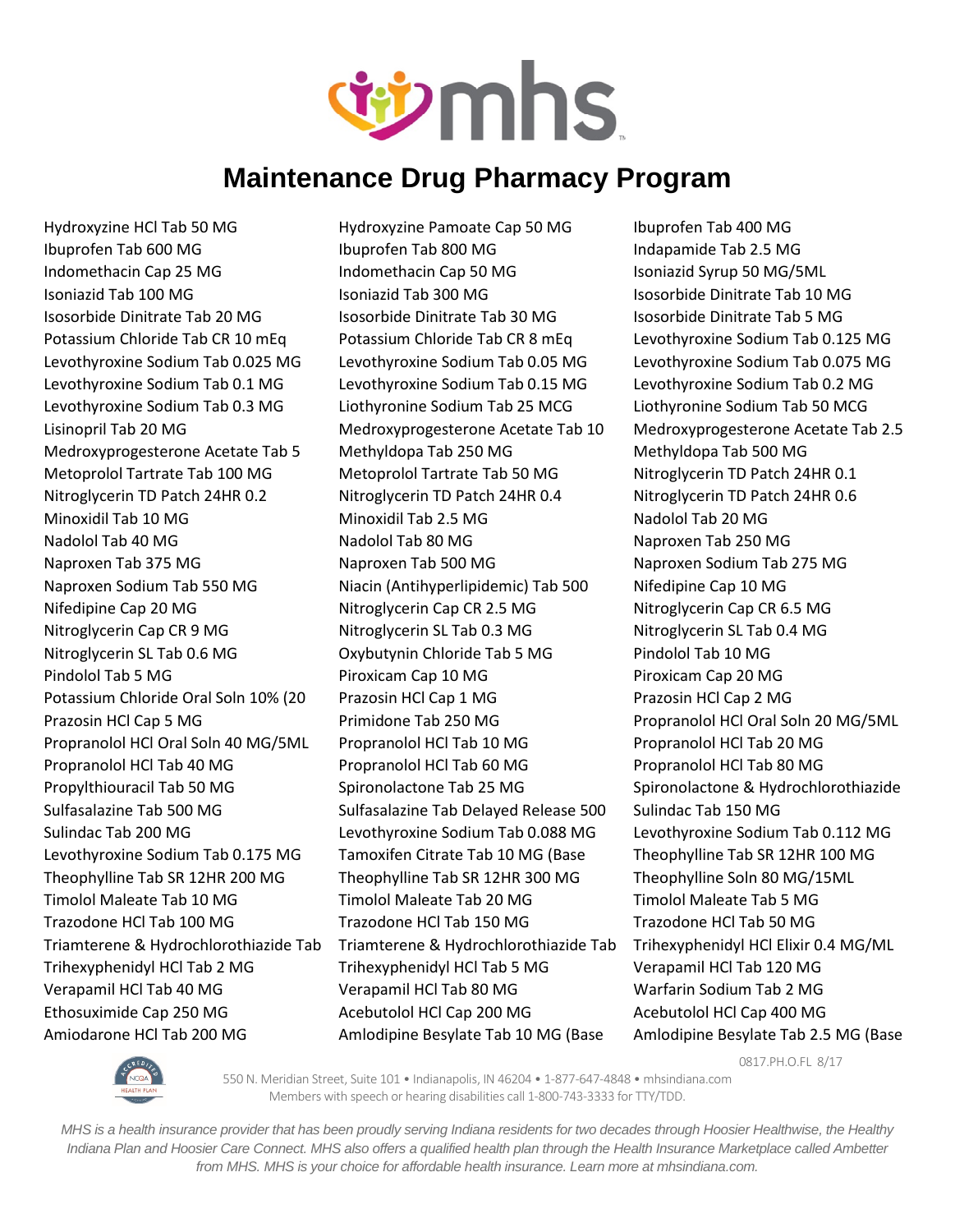

Primidone Tab 50 MG Propafenone HCl Tab 150 MG Propafenone HCl Tab 225 MG

Amlodipine Besylate Tab 5 MG (Base Atenolol & Chlorthalidone Tab 100-25 Atenolol & Chlorthalidone Tab 50-25 Benazepril HCl Tab 10 MG Benazepril HCl Tab 20 MG Benazepril HCl Tab 40 MG Benazepril HCl Tab 5 MG Bumetanide Tab 0.5 MG Bumetanide Tab 1 MG Bumetanide Tab 2 MG Bupropion HCl Tab 100 MG Bupropion HCl Tab 75 MG Buspirone HCl Tab 10 MG Buspirone HCl Tab 5 MG Captopril & Hydrochlorothiazide Tab Captopril & Hydrochlorothiazide Tab Captopril & Hydrochlorothiazide Tab Captopril & Hydrochlorothiazide Tab Captopril Tab 100 MG Captopril Tab 12.5 MG Captopril Tab 25 MG Captopril Tab 50 MG Carbidopa & Levodopa Tab 10-100 MG Carbidopa & Levodopa Tab 25-100 MG Carbidopa & Levodopa Tab 25-250 MG Cholestyramine Powder Packets 4 GM Cholestyramine Powder 4 GM Colestipol HCl Granules 5 GM Diclofenac Potassium Tab 50 MG Doxazosin Mesylate Tab 1 MG Doxazosin Mesylate Tab 2 MG Doxazosin Mesylate Tab 4 MG Doxazosin Mesylate Tab 8 MG Enalapril Maleate Tab 10 MG Enalapril Maleate Tab 2.5 MG Enalapril Maleate Tab 20 MG Enalapril Maleate Tab 5 MG Enalapril Maleate & Estradiol Tab 1 MG Estradiol Tab 2 MG Ethambutol HCl Tab 100 MG Ethambutol HCl Tab 400 MG Ethynodiol Diacetate & Ethinyl Ethynodiol Diacetate & Ethinyl Etodolac Cap 200 MG Etodolac Cap 300 MG **Etodolac Tab 400 MG** Finasteride Tab 5 MG Flecainide Acetate Tab 100 MG Flecainide Acetate Tab 150 MG Flecainide Acetate Tab 50 MG Fluoxetine HCl Cap 10 MG Fluoxetine HCl Cap 20 MG Flurbiprofen Tab 100 MG Flurbiprofen Tab 50 MG Fosinopril Sodium Tab 10 MG Fosinopril Sodium Tab 20 MG Glipizide Tab 10 MG Glipizide Tab 5 MG Glipizide Tab 1.25 MG Glyburide Tab 2.5 MG Guanfacine HCl Tab 1 MG Guanfacine HCl Tab 2 MG Hydroxychloroquine Sulfate Tab 200 Ibuprofen Susp 100 MG/5ML Indapamide Tab 1.25 MG Isosorbide Mononitrate Tab 10 MG Isosorbide Mononitrate Tab 20 MG Labetalol HCl Tab 100 MG Labetalol HCl Tab 200 MG Labetalol HCl Tab 300 MG Levonorgestrel-Eth Estrad Tab .05- Levonorgestrel & Ethinyl Estradiol Tab Levothyroxine Sodium Tab 0.137 MG Liothyronine Sodium Tab 5 MCG Lisinopril Tab 10 MG Lisinopril Tab 40 MG Lisinopril Tab 5 MG Lisinopril & Hydrochlorothiazide Tab Lisinopril & Hydrochlorothiazide Tab Lovastatin Tab 10 MG Lovastatin Tab 20 MG 
Lovastatin Tab 10 MG
Lovastatin Tab 500 MG
Lovastatin Tab 500 MG Methimazole Tab 10 MG **Methimazole Tab 5 MG** Methimazole Tab 10 MG Metolazone Tab 2.5 MG Metolazone Tab 5 MG Metolazone Tab 5 MG Metoprolol & Hydrochlorothiazide Tab Metoprolol & Hydrochlorothiazide Tab Metoprolol & Hydrochlorothiazide Tab Mexiletine HCl Cap 150 MG Mexiletine HCl Cap 200 MG Mexiletine HCl Cap 250 MG Nabumetone Tab 500 MG Nabumetone Tab 750 MG Naproxen Susp 125 MG/5ML Norethindrone Ace & Ethinyl Estradiol-Norethindrone Ace & Ethinyl Estradiol Norgestimate & Ethinyl Estradiol Tab Oxybutynin Chloride Syrup 5 MG/5ML Oxaprozin Tab 600 MG Paroxetine HCl Tab 20 MG Paroxetine HCl Tab 30 MG Pravastatin Sodium Tab 10 MG Pravastatin Sodium Tab 20 MG Pravastatin Sodium Tab 40 MG

0817.PH.O.FL 8/17



550 N. Meridian Street, Suite 101 • Indianapolis, IN 46204 • 1-877-647-4848 • mhsindiana.com Members with speech or hearing disabilities call 1-800-743-3333 for TTY/TDD.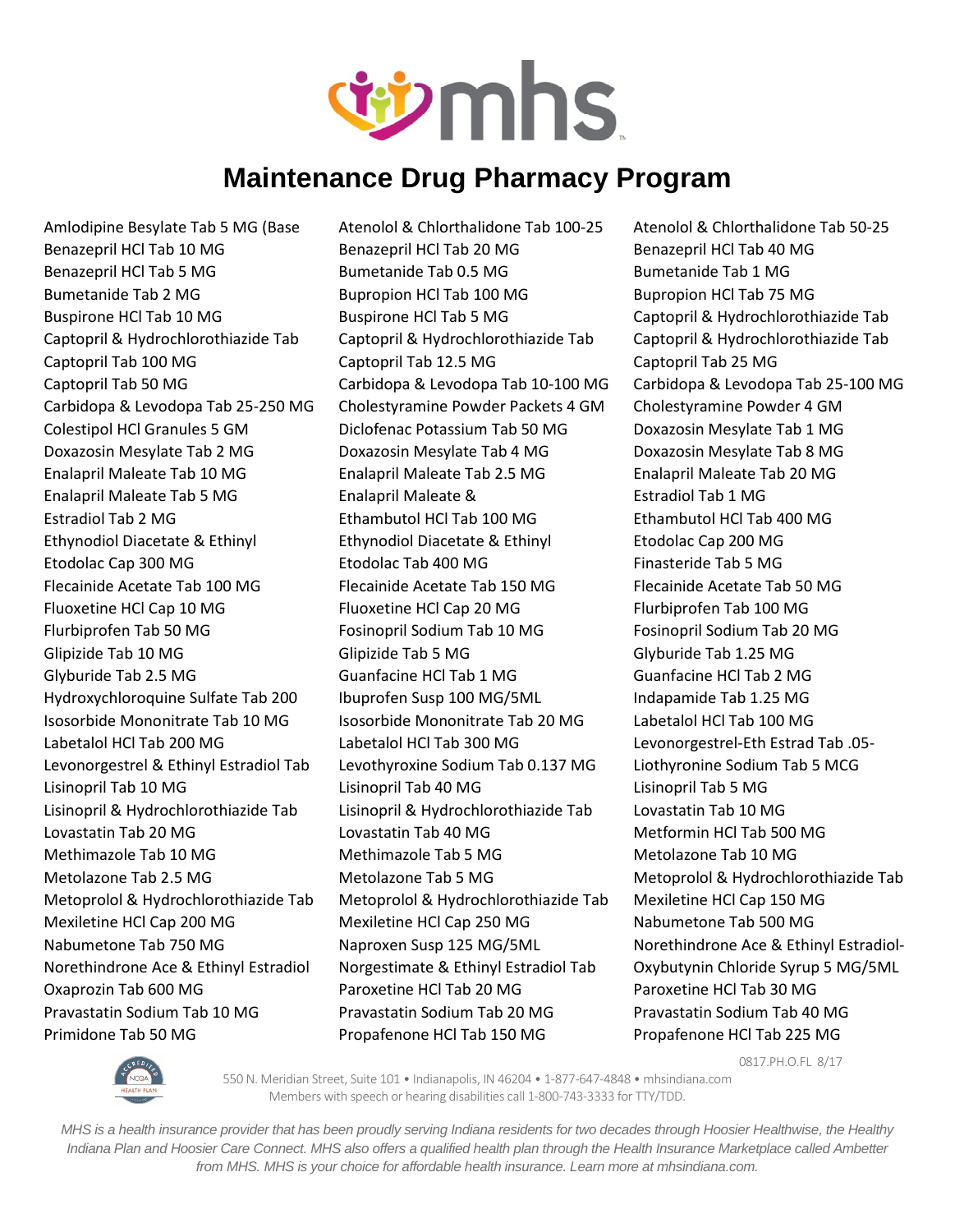

Gabapentin Cap 300 MG Gabapentin Cap 100 MG Carvedilol Tab 3.125 MG

Propafenone HCl Tab 300 MG Propranolol & Hydrochlorothiazide Tab Propranolol & Hydrochlorothiazide Tab Quinapril HCl Tab 10 MG Quinapril HCl Tab 20 MG Quinapril HCl Tab 40 MG Quinapril HCl Tab 5 MG Ramipril Cap 1.25 MG Ramipril Cap 10 MG Ramipril Cap 2.5 MG **Ramipril Cap 5 MG** Selegiline HCl Tab 5 MG Sertraline HCl Tab 100 MG Sertraline HCl Tab 50 MG Simvastatin Tab 10 MG Simvastatin Tab 20 MG Simvastatin Tab 40 MG Simvastatin Tab 5 MG Sotalol HCl Tab 160 MG Sotalol HCl Tab 240 MG Sotalol HCl Tab 80 MG Spironolactone Tab 100 MG Spironolactone Tab 50 MG Tamoxifen Citrate Tab 20 MG (Base Terbutaline Sulfate Tab 2.5 MG Terbutaline Sulfate Tab 5 MG Ursodiol Cap 300 MG Warfarin Sodium Tab 4 MG Diltiazem HCl Cap SR 12HR 120 MG Venlafaxine HCl Tab 75 MG (Base Venlafaxine HCl Tab 37.5 MG (Base Estradiol Tab 0.5 MG Triamterene & Hydrochlorothiazide Benazepril & Hydrochlorothiazide Tab Benazepril & Hydrochlorothiazide Tab Benazepril & Hydrochlorothiazide Tab Benazepril & Hydrochlorothiazide Tab Verapamil HCl Tab CR 240 MG Lisinopril Tab 2.5 MG Naproxen Sodium Tab 220 MG Verapamil HCl Tab CR 120 MG Isosorbide Dinitrate Tab CR 40 MG Potassium Chloride Cap CR 10 mEq Colestipol HCl Tab 1 GM Lamotrigine Tab 25 MG Lamotrigine Tab 100 MG Lamotrigine Tab 200 MG Fosinopril Sodium & Diltiazem HCl Cap SR 12HR 60 MG Diltiazem HCl Cap SR 12HR 90 MG Lamotrigine Tab 150 MG Potassium Chloride Cap CR 8 mEq Terazosin HCl Cap 1 MG (Base Terazosin HCl Cap 2 MG (Base Terazosin HCl Cap 10 MG (Base Terazosin HCl Cap 5 MG (Base Verapamil HCl Tab CR 180 MG Indomethacin Cap CR 75 MG Metformin HCl Tab 850 MG Glyburide Micronized Tab 1.5 MG Glyburide Micronized Tab 3 MG Benazepril HCl-Amlodipine Besylate Benazepril HCl-Amlodipine Besylate Benazepril HCl-Amlodipine Besylate Losartan Potassium Tab 25 MG Losartan Potassium Tab 50 MG Losartan Potassium & Diclofenac Sodium Tab Delayed Release Diclofenac Sodium Tab Delayed Release Diclofenac Sodium Tab Delayed Release Fenofibrate Micronized Cap 200 MG Alendronate Sodium Tab 10 MG Alendronate Sodium Tab 40 MG Sotalol HCl Tab 120 MG Carvedilol Tab 6.25 MG Carvedilol Tab 25 MG Carvedilol Tab 12.5 MG Enalapril Maleate & Fosinopril Sodium Tab 40 MG Glimepiride Tab 1 MG Glimepiride Tab 2 MG Glimepiride Tab 4 MG Cholestyramine Light Powder Packets 4 Paroxetine HCl Tab 10 MG Paroxetine HCl Tab 40 MG Trandolapril Tab 1 MG Trandolapril Tab 2 MG Trandolapril Tab 4 MG Verapamil HCl Cap SR 24HR 360 MG Selegiline HCl Cap 5 MG Carbamazepine Tab SR 12HR 400 MG Carbamazepine Tab SR 12HR 100 MG Carbamazepine Tab SR 12HR 200 MG Etodolac Tab 500 MG Buspirone HCl Tab 15 MG Mirtazapine Tab 30 MG Mirtazapine Tab 15 MG Cholestyramine Light Powder 4 Bisoprolol Fumarate Tab 10 MG Bisoprolol Fumarate Tab 5 MG Bisoprolol & Hydrochlorothiazide Tab Bisoprolol & Hydrochlorothiazide Tab Bisoprolol & Hydrochlorothiazide Tab Torsemide Tab 10 MG Torsemide Tab 20 MG Torsemide Tab 100 MG Torsemide Tab 5 MG Gabapentin Cap 400 MG



0817.PH.O.FL 8/17

550 N. Meridian Street, Suite 101 • Indianapolis, IN 46204 • 1-877-647-4848 • mhsindiana.com Members with speech or hearing disabilities call 1-800-743-3333 for TTY/TDD.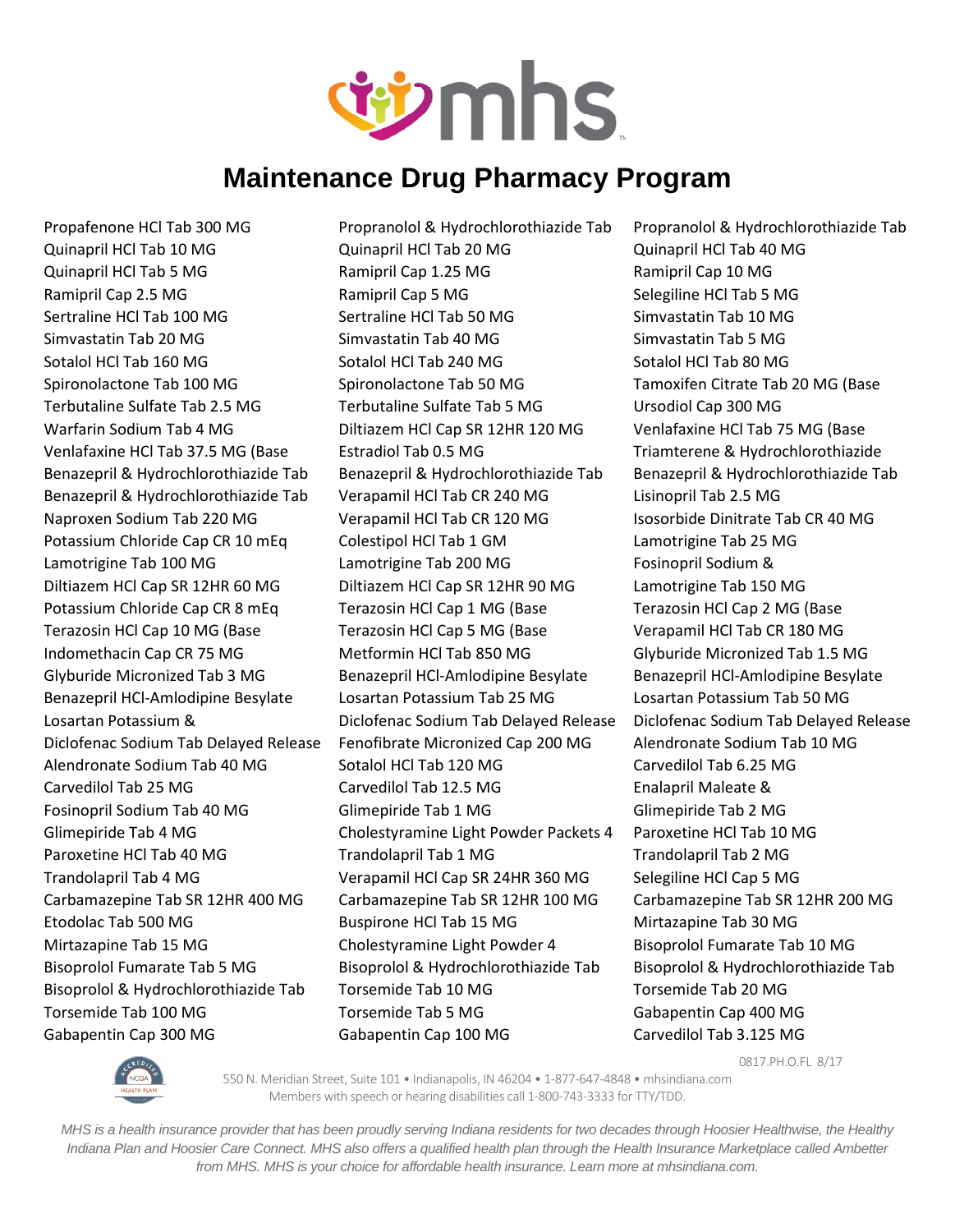

Topiramate Tab 25 MG Topiramate Tab 200 MG Topiramate Tab 100 MG Hydrochlorothiazide Cap 12.5 MG Atorvastatin Calcium Tab 10 MG (Base Atorvastatin Calcium Tab 40 MG (Base Atorvastatin Calcium Tab 20 MG (Base Warfarin Sodium Tab 3 MG Warfarin Sodium Tab 6 MG Estradiol TD Patch Twice Weekly 0.05 Estradiol TD Patch Twice Weekly 0.075 Estradiol TD Patch Twice Weekly 0.1 Sertraline HCl Tab 25 MG Meloxicam Tab 7.5 MG Meloxicam Tab 15 MG Levonorgestrel & Ethinyl Estradiol Tab Alendronate Sodium Tab 5 MG Oxcarbazepine Tab 300 MG Citalopram Hydrobromide Tab 20 MG Fluoxetine HCl Cap 40 MG Care Control Oxcarbazepine Tab 600 MG Pentoxifylline Tab CR 400 MG Topiramate Tab 50 MG Naproxen Tab EC 375 MG Naproxen Tab EC 500 MG Ropinirole Hydrochloride Tab 0.25 MG Ropinirole Hydrochloride Tab 1 MG Ropinirole Hydrochloride Tab 2 MG Ropinirole Hydrochloride Tab 5 MG Ropinirole Hydrochloride Tab 0.5 MG Tiagabine HCl Tab 4 MG Irbesartan Tab 75 MG Irbesartan Tab 150 MG Irbesartan Tab 300 MG Clopidogrel Bisulfate Tab 75 MG (Base Glyburide Micronized Tab 6 MG Carbamazepine Cap SR 12HR 200 MG Carbamazepine Cap SR 12HR 300 MG Montelukast Sodium Tab 10 MG (Base Montelukast Sodium Chew Tab 5 MG Losartan Potassium Tab 100 MG Valsartan-Hydrochlorothiazide Tab 80- Valsartan-Hydrochlorothiazide Tab Ursodiol Tab 250 MG Fenofibrate Micronized Cap 67 MG Verapamil HCl Cap SR 24HR 180 MG Verapamil HCl Cap SR 24HR 240 MG Desogest-Eth Estrad & Eth Estrad Tab Simvastatin Tab 80 MG Citalopram Hydrobromide Tab 40 MG Leflunomide Tab 10 MG Leflunomide Tab 20 MG **Isosorbide Mononitrate Tab SR 24HR** Losartan Potassium & Metformin HCl Tab 1000 MG Cilostazol Tab 50 MG Cilostazol Tab 100 MG Isosorbide Mononitrate Tab SR 24HR Lisinopril Tab 30 MG Lisinopril & Hydrochlorothiazide Tab Mirtazapine Tab 45 MG Norethindrone & Ethinyl Estradiol Tab Norethindrone & Ethinyl Estradiol Tab Fluoxetine HCl Tab 10 MG Irbesartan-Hydrochlorothiazide Tab Irbesartan-Hydrochlorothiazide Tab Verapamil HCl Cap SR 24HR 120 MG Pioglitazone HCl Tab 15 MG (Base Pioglitazone HCl Tab 30 MG (Base Pioglitazone HCl Tab 45 MG (Base Gabapentin Tab 600 MG Gabapentin Tab 800 MG Norgestrel & Ethinyl Estradiol Tab 0.3 Desogestrel & Ethinyl Estradiol Tab Carbidopa & Levodopa Tab CR 50-200 Ropinirole Hydrochloride Tab 4 MG Levetiracetam Tab 250 MG Levetiracetam Tab 500 MG Levetiracetam Tab 750 MG Buspirone HCl Tab 30 MG Oxcarbazepine Tab 150 MG Fenofibrate Micronized Cap 134 MG Diclofenac Sodium Tab SR 24HR 100 Tiagabine HCl Tab 2 MG Montelukast Sodium Chew Tab 4 MG Norgestrel & Ethinyl Estradiol Tab 0.5 Isosorbide Mononitrate Tab SR 24HR Theophylline Tab SR 24HR 400 MG Theophylline Tab SR 24HR 600 MG Estradiol TD Patch Twice Weekly 0.025 Estradiol TD Patch Twice Weekly Estradiol TD Patch Weekly 0.025 Estradiol TD Patch Weekly 0.075 Felodipine Tab SR 24HR 2.5 MG Felodipine Tab SR 24HR 5 MG Felodipine Tab SR 24HR 10 MG Topiramate Sprinkle Cap 15 MG Topiramate Sprinkle Cap 25 MG Fosinopril Sodium & Zonisamide Cap 100 MG Venlafaxine HCl Cap SR 24HR 37.5 MG Venlafaxine HCl Cap SR 24HR 75 MG Venlafaxine HCl Cap SR 24HR 150 MG Prenatal Vit w/ Fe Fumarate-FA Tab 27- Estradiol TD Patch Weekly 0.05 Estradiol TD Patch Weekly 0.1 Atorvastatin Calcium Tab 80 MG (Base Glyburide-Metformin Tab 1.25-250 MG Glyburide-Metformin Tab 2.5-500 MG Glyburide-Metformin Tab 5-500 MG Etodolac Tab SR 24HR 400 MG

0817.PH.O.FL 8/17



550 N. Meridian Street, Suite 101 • Indianapolis, IN 46204 • 1-877-647-4848 • mhsindiana.com Members with speech or hearing disabilities call 1-800-743-3333 for TTY/TDD.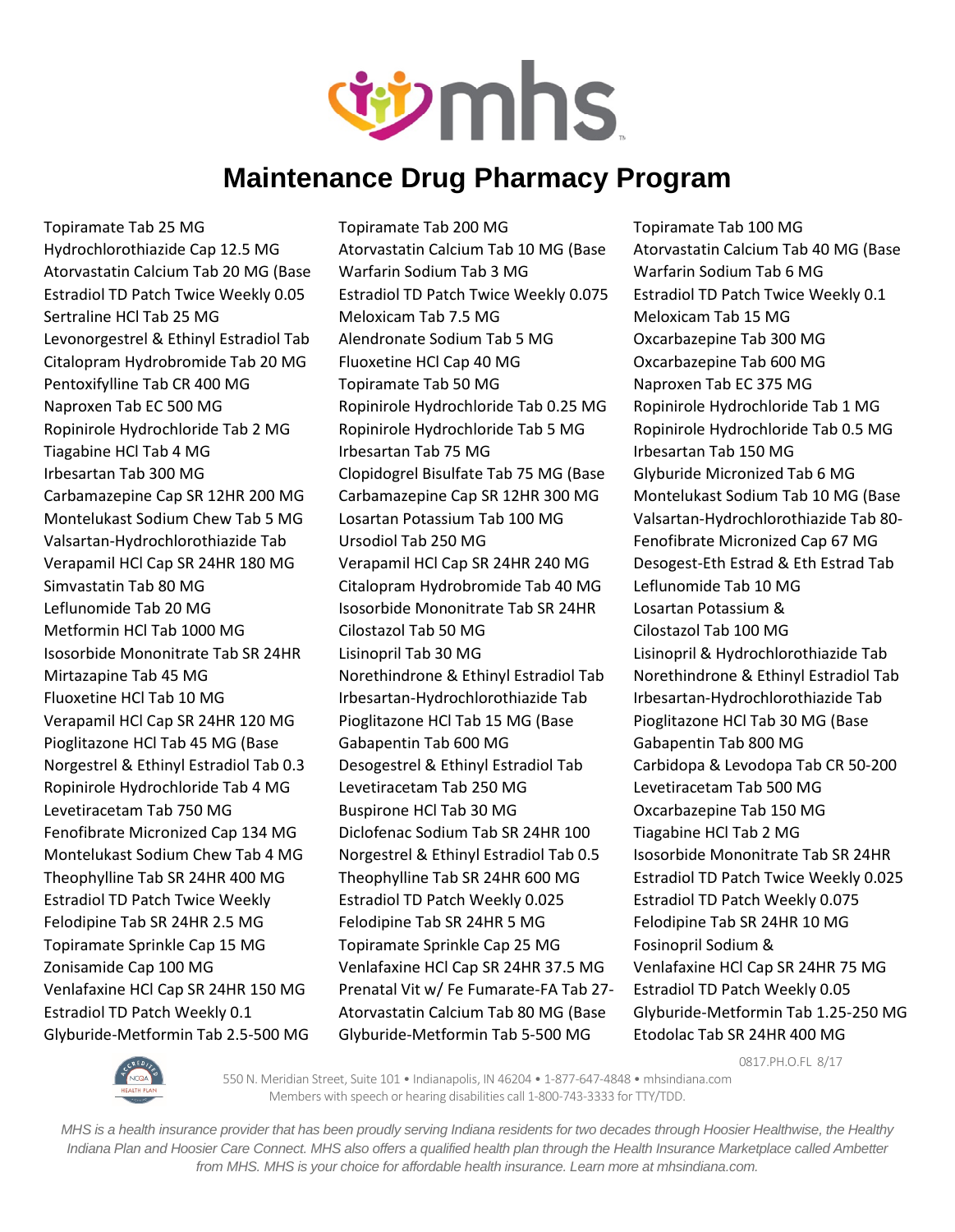

Valsartan-Hydrochlorothiazide Tab Valsartan-Hydrochlorothiazide Tab Amlodipine Besylate-Benazepril HCl

Etodolac Tab SR 24HR 500 MG Etodolac Tab SR 24HR 600 MG Divalproex Sodium Tab SR 24 HR 500 Metformin HCl Tab SR 24HR 500 MG Alendronate Sodium Tab 70 MG Alendronate Sodium Tab 35 MG Gabapentin Oral Soln 250 MG/5ML Diltiazem HCl Extended Release Beads Diltiazem HCl Coated Beads Cap SR Diltiazem HCl Extended Release Beads Diltiazem HCl Coated Beads Cap SR Diltiazem HCl Extended Release Beads Diltiazem HCl Coated Beads Cap SR Diltiazem HCl Extended Release Beads Diltiazem HCl Coated Beads Cap SR Diltiazem HCl Extended Release Beads Diltiazem HCl Extended Release Beads Diltiazem HCl Cap SR 24HR 120 MG Diltiazem HCl Cap SR 24HR 180 MG Diltiazem HCl Cap SR 24HR 240 MG Nateglinide Tab 60 MG Nateglinide Tab 120 MG Metoprolol Succinate Tab SR 24HR 25 Buspirone HCl Tab 7.5 MG Metoprolol Succinate Tab SR 24HR 50 Metoprolol Succinate Tab SR 24HR 100 Metoprolol Succinate Tab SR 24HR 200 Citalopram Hydrobromide Tab 10 MG Drospirenone-Ethinyl Estradiol Tab 3- Oxcarbazepine Susp 300 MG/5ML (60 Ropinirole Hydrochloride Tab 3 MG Valsartan Tab 80 MG Valsartan Tab 160 MG Valsartan Tab 320 MG Potassium Chloride Microencapsulated Potassium Chloride Microencapsulated Norethindrone Ace & Ethinyl Estradiol- Pravastatin Sodium Tab 80 MG Valsartan-Hydrochlorothiazide Tab Amlodipine Besylate-Benazepril HCl Escitalopram Oxalate Tab 5 MG (Base Escitalopram Oxalate Tab 10 MG (Base Escitalopram Oxalate Tab 20 MG (Base Valsartan Tab 40 MG Metoprolol Tartrate Tab 25 MG Divalproex Sodium Tab SR 24 HR 250 Levetiracetam Tab 1000 MG Norethindrone-Eth Estradiol Tab 0.5-Rosuvastatin Calcium Tab 10 MG Rosuvastatin Calcium Tab 20 MG Rosuvastatin Calcium Tab 40 MG Norethindrone Ace & Ethinyl Estradiol Metformin HCl Tab SR 24HR 750 MG Estradiol TD Patch Weekly 0.0375 Estradiol TD Patch Weekly 0.06 Levetiracetam Soln 100 MG/ML Rosuvastatin Calcium Tab 5 MG Sotalol HCl (AFIB/AFL) Tab 80 MG Sotalol HCl (AFIB/AFL) Tab 120 MG Sotalol HCl (AFIB/AFL) Tab 160 MG Zonisamide Cap 25 MG Zonisamide Cap 50 MG Bupropion HCl Tab SR 24HR 150 MG Bupropion HCl Tab SR 24HR 300 MG Alendronate Sodium Oral Soln 70 Bupropion HCl Tab SR 12HR 100 MG Bupropion HCl Tab SR 12HR 150 MG Bupropion HCl Tab SR 12HR 200 MG Glipizide Tab SR 24HR 2.5 MG Glipizide Tab SR 24HR 5 MG Glipizide Tab SR 24HR 10 MG Oxybutynin Chloride Tab SR 24HR 5 MG Oxybutynin Chloride Tab SR 24HR 10 Oxybutynin Chloride Tab SR 24HR 15 Acetazolamide Cap SR 12HR 500 MG Nifedipine Tab SR 24HR 30 MG Nifedipine Tab SR 24HR 60 MG Nifedipine Tab SR 24HR 90 MG Carbamazepine Cap SR 12HR 100 MG Norgestimate-Eth Estrad Tab 0.18- Ibuprofen Chew Tab 100 MG Desogest-Ethinyl Estrad Tab .1- Propranolol HCl Cap SR 24HR 60 MG Propranolol HCl Cap SR 24HR 80 MG Propranolol HCl Cap SR 24HR 120 MG Propranolol HCl Cap SR 24HR 160 MG Nifedipine Tab SR 24HR Osmotic Nifedipine Tab SR 24HR Osmotic Nifedipine Tab SR 24HR Osmotic Ethosuximide Soln 250 MG/5ML Ibuprofen Susp 40 MG/ML Duloxetine HCl Enteric Coated Pellets Duloxetine HCl Enteric Coated Pellets Duloxetine HCl Enteric Coated Pellets Prenatal Vit w/ Fe Fumarate-FA Tab 27- Norethindrone-Eth Estradiol Tab 0.5- Fenofibrate Tab 54 MG Fenofibrate Tab 160 MG Fenoratal Vit w/ Fe Fumarate-FA Tab 28-Pioglitazone HCl-Metformin HCl Tab 15- Pioglitazone HCl-Metformin HCl Tab 15- Losartan Potassium & Glipizide-Metformin HCl Tab 5-500 MG Glipizide-Metformin HCl Tab 2.5-500 Glipizide-Metformin HCl Tab 2.5-250 Digoxin Oral Soln 0.05 MG/ML Hydrochlorothiazide Tab 12.5 MG Drospirenone-Ethinyl Estradiol Tab 3-

0817.PH.O.FL 8/17



550 N. Meridian Street, Suite 101 • Indianapolis, IN 46204 • 1-877-647-4848 • mhsindiana.com Members with speech or hearing disabilities call 1-800-743-3333 for TTY/TDD.